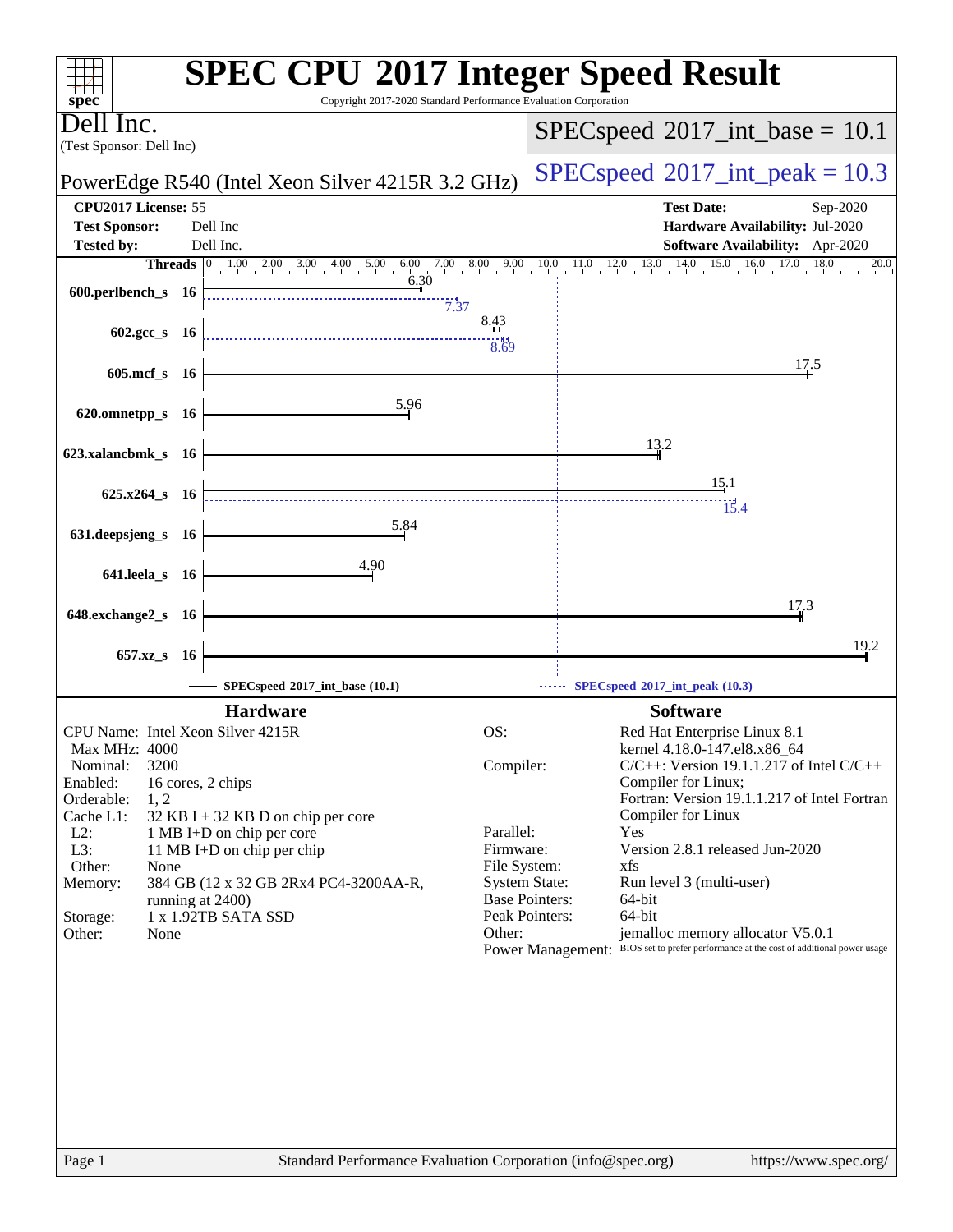Copyright 2017-2020 Standard Performance Evaluation Corporation

Dell Inc.

**[spec](http://www.spec.org/)**

 $\pm\pm\prime$ 

(Test Sponsor: Dell Inc)

## $SPECspeed^{\circledast}2017\_int\_base = 10.1$  $SPECspeed^{\circledast}2017\_int\_base = 10.1$

PowerEdge R540 (Intel Xeon Silver 4215R 3.2 GHz)  $\left|$  [SPECspeed](http://www.spec.org/auto/cpu2017/Docs/result-fields.html#SPECspeed2017intpeak)®[2017\\_int\\_peak = 1](http://www.spec.org/auto/cpu2017/Docs/result-fields.html#SPECspeed2017intpeak)0.3

**[CPU2017 License:](http://www.spec.org/auto/cpu2017/Docs/result-fields.html#CPU2017License)** 55 **[Test Date:](http://www.spec.org/auto/cpu2017/Docs/result-fields.html#TestDate)** Sep-2020 **[Test Sponsor:](http://www.spec.org/auto/cpu2017/Docs/result-fields.html#TestSponsor)** Dell Inc **[Hardware Availability:](http://www.spec.org/auto/cpu2017/Docs/result-fields.html#HardwareAvailability)** Jul-2020

**[Tested by:](http://www.spec.org/auto/cpu2017/Docs/result-fields.html#Testedby)** Dell Inc. **[Software Availability:](http://www.spec.org/auto/cpu2017/Docs/result-fields.html#SoftwareAvailability)** Apr-2020

## **[Results Table](http://www.spec.org/auto/cpu2017/Docs/result-fields.html#ResultsTable)**

|                                     | <b>Base</b>    |                |       |                |             | <b>Peak</b>    |       |                |                |              |                |              |                |              |
|-------------------------------------|----------------|----------------|-------|----------------|-------------|----------------|-------|----------------|----------------|--------------|----------------|--------------|----------------|--------------|
| <b>Benchmark</b>                    | <b>Threads</b> | <b>Seconds</b> | Ratio | <b>Seconds</b> | Ratio       | <b>Seconds</b> | Ratio | <b>Threads</b> | <b>Seconds</b> | <b>Ratio</b> | <b>Seconds</b> | <b>Ratio</b> | <b>Seconds</b> | <b>Ratio</b> |
| $600.$ perlbench $\mathsf{S}$       | 16             | 282            | 6.29  | 280            | 6.33        | 282            | 6.30  | 16             | 242            | 7.34         | 240            | 7.38         | 241            | 7.37         |
| 602.gcc_s                           | 16             | 473            | 8.42  | 473            | 8.43        | 464            | 8.58  | 16             | 450            | 8.84         | 461            | 8.64         | 458            | 8.69         |
| $605 \text{.mcf}$ s                 | 16             | 267            | 17.7  | 269            | 17.5        | 270            | 17.5  | 16             | 267            | 17.7         | <u>269</u>     | 17.5         | 270            | 17.5         |
| 620.omnetpp_s                       | 16             | 273            | 5.97  | 274            | 5.96        | 276            | 5.91  | 16             | 273            | 5.97         | 274            | 5.96         | 276            | 5.91         |
| 623.xalancbmk s                     | 16             | 107            | 13.2  | 108            | 13.2        | 107            | 13.2  | 16             | 107            | 13.2         | 108            | 13.2         | 107            | 13.2         |
| 625.x264 s                          | 16             | 117            | 15.1  | 117            | 15.1        | 117            | 15.1  | 16             | 114            | 15.4         | 114            | 15.4         | 114            | 15.4         |
| 631.deepsjeng_s                     | 16             | 245            | 5.84  | 246            | 5.83        | 245            | 5.84  | 16             | 245            | 5.84         | 246            | 5.83         | 245            | 5.84         |
| 641.leela s                         | 16             | 348            | 4.90  | 348            | 4.90        | 348            | 4.90  | 16             | 348            | 4.90         | 348            | 4.90         | 348            | 4.90         |
| 648.exchange2_s                     | 16             | 169            | 17.4  | 170            | 17.3        | 170            | 17.3  | 16             | 169            | 17.4         | 170            | 17.3         | 170            | 17.3         |
| $657.xz$ s                          | 16             | 322            | 19.2  | 322            | <b>19.2</b> | 321            | 19.2  | 16             | 322            | 19.2         | 322            | <b>19.2</b>  | 321            | 19.2         |
| $SPECspeed*2017$ int base =<br>10.1 |                |                |       |                |             |                |       |                |                |              |                |              |                |              |

**[SPECspeed](http://www.spec.org/auto/cpu2017/Docs/result-fields.html#SPECspeed2017intpeak)[2017\\_int\\_peak =](http://www.spec.org/auto/cpu2017/Docs/result-fields.html#SPECspeed2017intpeak) 10.3**

Results appear in the [order in which they were run.](http://www.spec.org/auto/cpu2017/Docs/result-fields.html#RunOrder) Bold underlined text [indicates a median measurement](http://www.spec.org/auto/cpu2017/Docs/result-fields.html#Median).

## **[Compiler Notes](http://www.spec.org/auto/cpu2017/Docs/result-fields.html#CompilerNotes)**

The inconsistent Compiler version information under Compiler Version section is due to a discrepancy in Intel Compiler. The correct version of C/C++ compiler is: Version 19.1.1.217 Build 20200306 Compiler for Linux The correct version of Fortran compiler is: Version 19.1.1.217 Build 20200306 Compiler for Linux

## **[Submit Notes](http://www.spec.org/auto/cpu2017/Docs/result-fields.html#SubmitNotes)**

 The numactl mechanism was used to bind copies to processors. The config file option 'submit' was used to generate numactl commands to bind each copy to a specific processor. For details, please see the config file.

## **[Operating System Notes](http://www.spec.org/auto/cpu2017/Docs/result-fields.html#OperatingSystemNotes)**

Stack size set to unlimited using "ulimit -s unlimited"

## **[Environment Variables Notes](http://www.spec.org/auto/cpu2017/Docs/result-fields.html#EnvironmentVariablesNotes)**

```
Environment variables set by runcpu before the start of the run:
KMP_AFFINITY = "granularity=fine,scatter"
LD_LIBRARY_PATH = "/home/cpu2017/lib/intel64:/home/cpu2017/je5.0.1-64"
MALLOC_CONF = "retain:true"
OMP_STACKSIZE = "192M"
```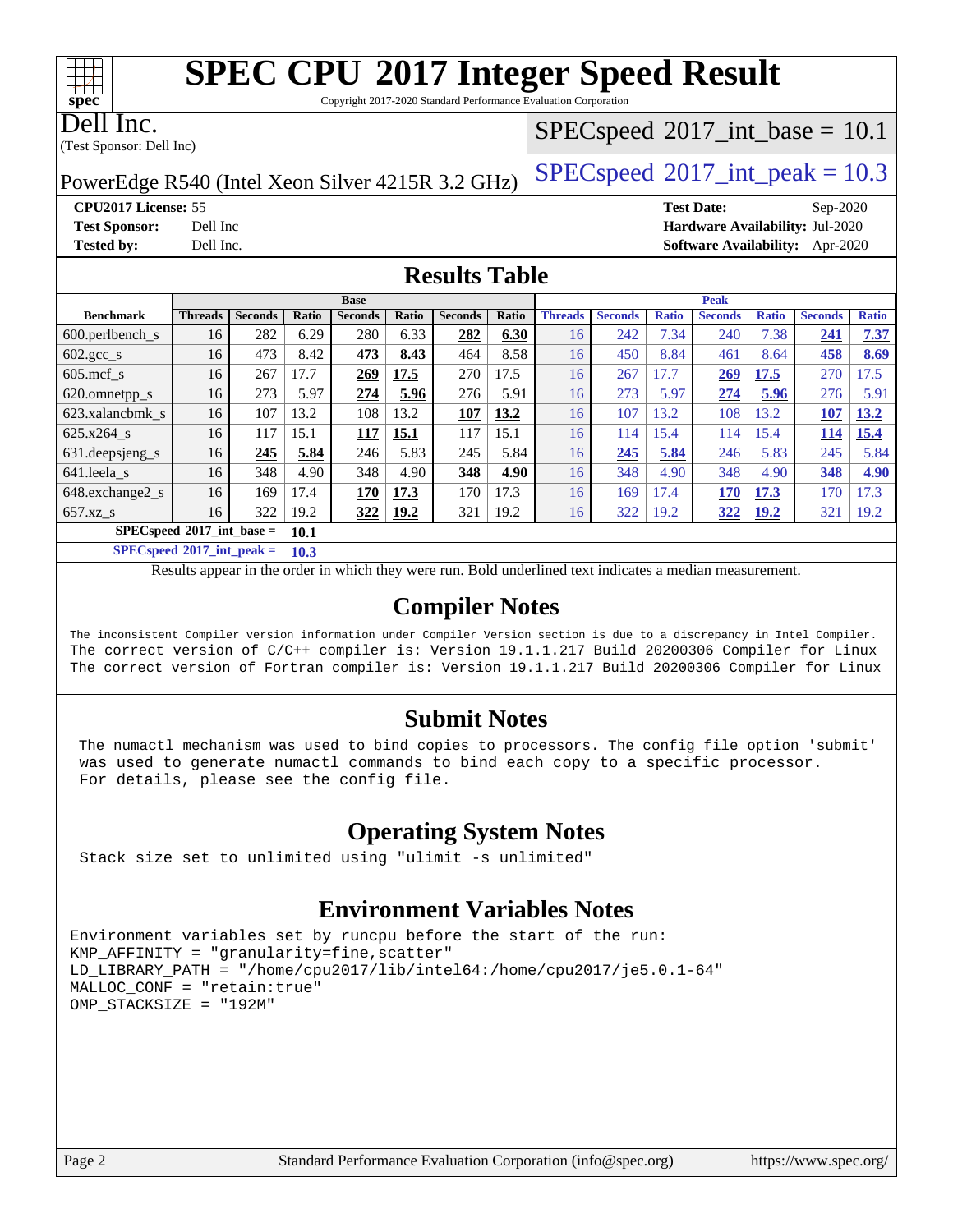Copyright 2017-2020 Standard Performance Evaluation Corporation

Dell Inc.

**[spec](http://www.spec.org/)**

 $+\hskip -1.5pt +\hskip -1.5pt +$ 

(Test Sponsor: Dell Inc)

 $SPECspeed^{\circ}2017\_int\_base = 10.1$  $SPECspeed^{\circ}2017\_int\_base = 10.1$ 

PowerEdge R540 (Intel Xeon Silver 4215R 3.2 GHz) [SPECspeed](http://www.spec.org/auto/cpu2017/Docs/result-fields.html#SPECspeed2017intpeak)<sup>®</sup>[2017\\_int\\_peak = 1](http://www.spec.org/auto/cpu2017/Docs/result-fields.html#SPECspeed2017intpeak)0.3

**[CPU2017 License:](http://www.spec.org/auto/cpu2017/Docs/result-fields.html#CPU2017License)** 55 **[Test Date:](http://www.spec.org/auto/cpu2017/Docs/result-fields.html#TestDate)** Sep-2020 **[Test Sponsor:](http://www.spec.org/auto/cpu2017/Docs/result-fields.html#TestSponsor)** Dell Inc **[Hardware Availability:](http://www.spec.org/auto/cpu2017/Docs/result-fields.html#HardwareAvailability)** Jul-2020 **[Tested by:](http://www.spec.org/auto/cpu2017/Docs/result-fields.html#Testedby)** Dell Inc. **[Software Availability:](http://www.spec.org/auto/cpu2017/Docs/result-fields.html#SoftwareAvailability)** Apr-2020

#### **[General Notes](http://www.spec.org/auto/cpu2017/Docs/result-fields.html#GeneralNotes)**

Page 3 Standard Performance Evaluation Corporation [\(info@spec.org\)](mailto:info@spec.org) <https://www.spec.org/> Binaries compiled on a system with 1x Intel Core i9-7980XE CPU + 64GB RAM memory using Redhat Enterprise Linux 8.0 NA: The test sponsor attests, as of date of publication, that CVE-2017-5754 (Meltdown) is mitigated in the system as tested and documented. Yes: The test sponsor attests, as of date of publication, that CVE-2017-5753 (Spectre variant 1) is mitigated in the system as tested and documented. Yes: The test sponsor attests, as of date of publication, that CVE-2017-5715 (Spectre variant 2) is mitigated in the system as tested and documented. jemalloc, a general purpose malloc implementation built with the RedHat Enterprise 7.5, and the system compiler gcc 4.8.5 sources available from jemalloc.net or<https://github.com/jemalloc/jemalloc/releases> **[Platform Notes](http://www.spec.org/auto/cpu2017/Docs/result-fields.html#PlatformNotes)** BIOS settings: Virtualization Technology disabled System Profile set to Custom CPU Performance set to Maximum Performance C States set to Autonomous C1E disabled Uncore Frequency set to Dynamic Energy Efficiency Policy set to Performance Memory Patrol Scrub set to standard Logical Processor disabled CPU Interconnect Bus Link Power Management disabled PCI ASPM L1 Link Power Management disabled UPI Prefetch enabled LLC Prefetch disabled Dead Line LLC Alloc enabled Directory AtoS disabled Sysinfo program /home/cpu2017/bin/sysinfo Rev: r6365 of 2019-08-21 295195f888a3d7edb1e6e46a485a0011 running on localhost.localdomain Thu Sep 24 03:50:24 2020 SUT (System Under Test) info as seen by some common utilities. For more information on this section, see <https://www.spec.org/cpu2017/Docs/config.html#sysinfo> From /proc/cpuinfo model name : Intel(R) Xeon(R) Silver 4215R CPU @ 3.20GHz 2 "physical id"s (chips) 16 "processors" cores, siblings (Caution: counting these is hw and system dependent. The following excerpts from /proc/cpuinfo might not be reliable. Use with caution.) cpu cores : 8 **(Continued on next page)**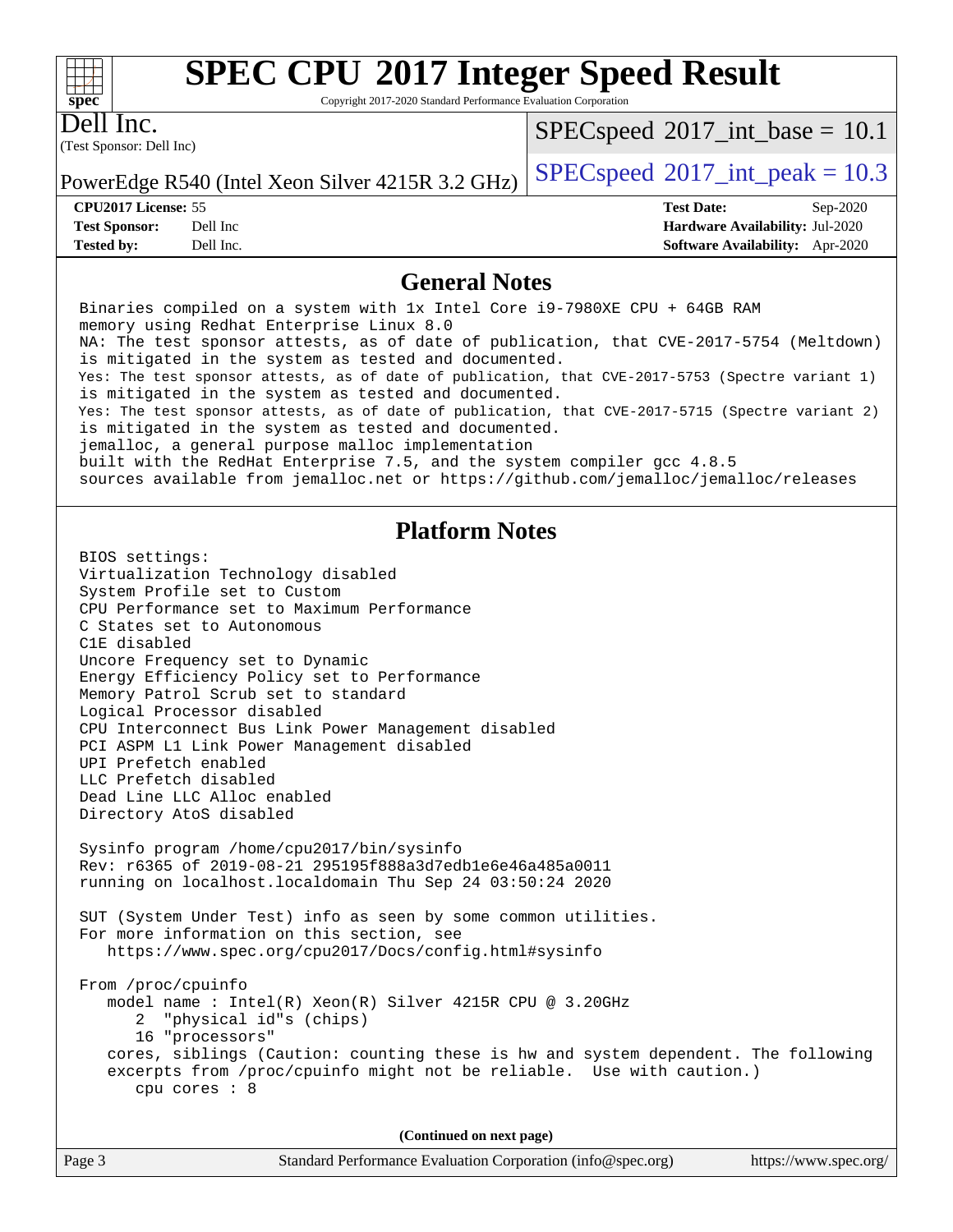#### Page 4 Standard Performance Evaluation Corporation [\(info@spec.org\)](mailto:info@spec.org) <https://www.spec.org/> (Test Sponsor: Dell Inc) Dell Inc. PowerEdge R540 (Intel Xeon Silver 4215R 3.2 GHz) [SPECspeed](http://www.spec.org/auto/cpu2017/Docs/result-fields.html#SPECspeed2017intpeak)<sup>®</sup>[2017\\_int\\_peak = 1](http://www.spec.org/auto/cpu2017/Docs/result-fields.html#SPECspeed2017intpeak)0.3  $SPECspeed^{\circ}2017\_int\_base = 10.1$  $SPECspeed^{\circ}2017\_int\_base = 10.1$ **[CPU2017 License:](http://www.spec.org/auto/cpu2017/Docs/result-fields.html#CPU2017License)** 55 **[Test Date:](http://www.spec.org/auto/cpu2017/Docs/result-fields.html#TestDate)** Sep-2020 **[Test Sponsor:](http://www.spec.org/auto/cpu2017/Docs/result-fields.html#TestSponsor)** Dell Inc **[Hardware Availability:](http://www.spec.org/auto/cpu2017/Docs/result-fields.html#HardwareAvailability)** Jul-2020 **[Tested by:](http://www.spec.org/auto/cpu2017/Docs/result-fields.html#Testedby)** Dell Inc. **[Software Availability:](http://www.spec.org/auto/cpu2017/Docs/result-fields.html#SoftwareAvailability)** Apr-2020 **[Platform Notes \(Continued\)](http://www.spec.org/auto/cpu2017/Docs/result-fields.html#PlatformNotes)** siblings : 8 physical 0: cores 0 1 2 3 4 5 6 7 physical 1: cores 0 1 2 3 4 5 6 7 From lscpu: Architecture: x86\_64 CPU op-mode(s): 32-bit, 64-bit Byte Order: Little Endian CPU(s): 16 On-line CPU(s) list: 0-15 Thread(s) per core: 1 Core(s) per socket: 8 Socket(s): 2 NUMA node(s): 2 Vendor ID: GenuineIntel CPU family: 6 Model: 85 Model name: Intel(R) Xeon(R) Silver 4215R CPU @ 3.20GHz Stepping: 7 CPU MHz: 3744.810 CPU max MHz: 4000.0000 CPU min MHz: 1000.0000 BogoMIPS: 6400.00 Virtualization: VT-x L1d cache: 32K L1i cache: 32K L2 cache: 1024K L3 cache: 11264K NUMA node0 CPU(s): 0,2,4,6,8,10,12,14 NUMA node1 CPU(s): 1,3,5,7,9,11,13,15 Flags: fpu vme de pse tsc msr pae mce cx8 apic sep mtrr pge mca cmov pat pse36 clflush dts acpi mmx fxsr sse sse2 ss ht tm pbe syscall nx pdpe1gb rdtscp lm constant\_tsc art arch\_perfmon pebs bts rep\_good nopl xtopology nonstop\_tsc cpuid aperfmperf pni pclmulqdq dtes64 monitor ds\_cpl vmx smx est tm2 ssse3 sdbg fma cx16 xtpr pdcm pcid dca sse4\_1 sse4\_2 x2apic movbe popcnt tsc\_deadline\_timer aes xsave avx f16c rdrand lahf\_lm abm 3dnowprefetch cpuid\_fault epb cat\_l3 cdp\_l3 invpcid\_single intel\_ppin ssbd mba ibrs ibpb stibp ibrs\_enhanced tpr\_shadow vnmi flexpriority ept vpid fsgsbase tsc\_adjust bmi1 hle avx2 smep bmi2 erms invpcid rtm cqm mpx rdt\_a avx512f avx512dq rdseed adx smap clflushopt clwb intel\_pt avx512cd avx512bw avx512vl xsaveopt xsavec xgetbv1 xsaves cqm\_llc cqm\_occup\_llc cqm\_mbm\_total cqm\_mbm\_local dtherm ida arat pln pts pku ospke avx512\_vnni md\_clear flush\_l1d arch\_capabilities /proc/cpuinfo cache data cache size : 11264 KB From numactl --hardware WARNING: a numactl 'node' might or might not correspond to a **(Continued on next page)**

**[SPEC CPU](http://www.spec.org/auto/cpu2017/Docs/result-fields.html#SPECCPU2017IntegerSpeedResult)[2017 Integer Speed Result](http://www.spec.org/auto/cpu2017/Docs/result-fields.html#SPECCPU2017IntegerSpeedResult)** Copyright 2017-2020 Standard Performance Evaluation Corporation

**[spec](http://www.spec.org/)**

 $+\!\!+\!\!$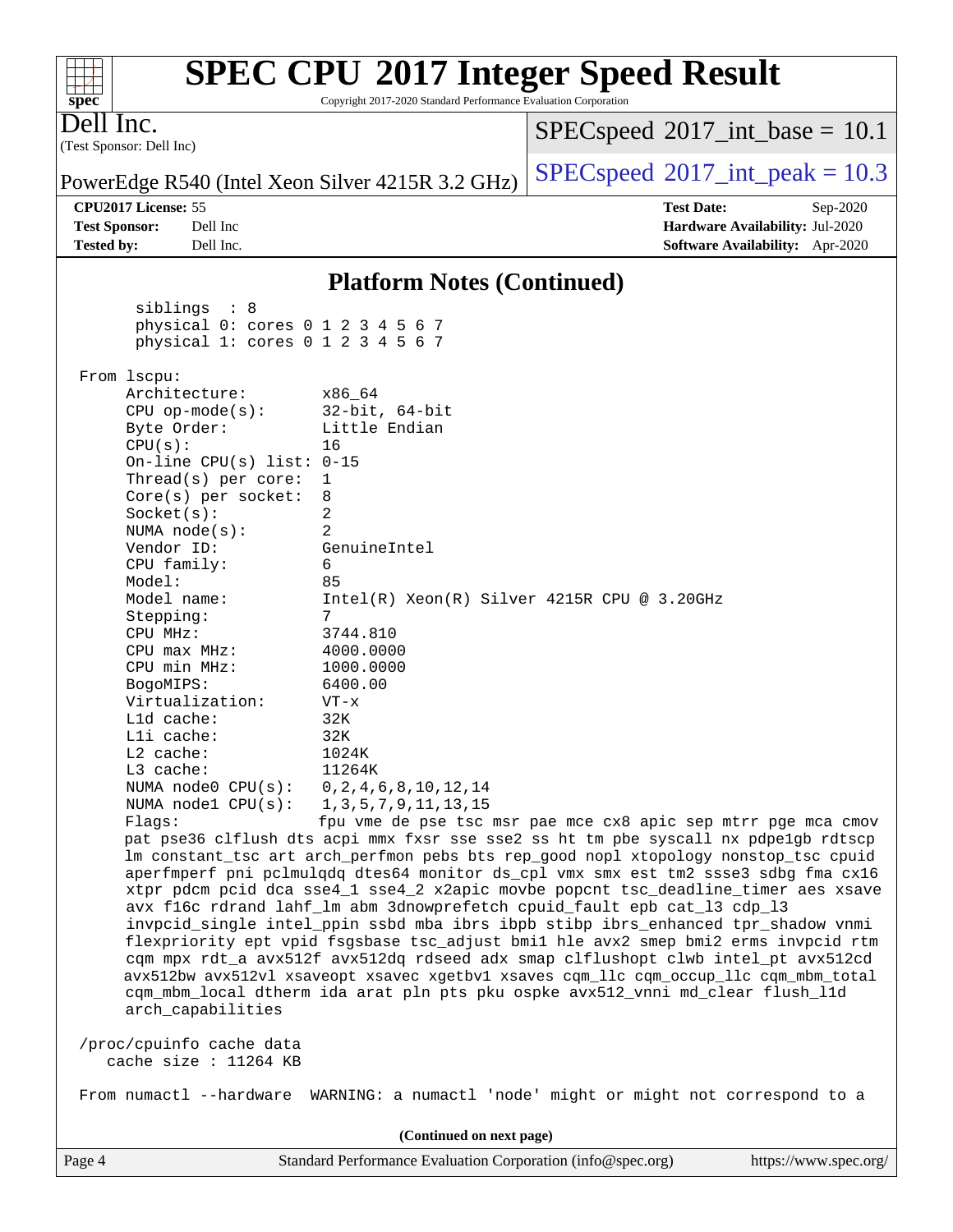Copyright 2017-2020 Standard Performance Evaluation Corporation

(Test Sponsor: Dell Inc) Dell Inc.

**[spec](http://www.spec.org/)**

 $+\ +$ 

 $SPECspeed^{\circ}2017\_int\_base = 10.1$  $SPECspeed^{\circ}2017\_int\_base = 10.1$ 

**[Tested by:](http://www.spec.org/auto/cpu2017/Docs/result-fields.html#Testedby)** Dell Inc. **[Software Availability:](http://www.spec.org/auto/cpu2017/Docs/result-fields.html#SoftwareAvailability)** Apr-2020

PowerEdge R540 (Intel Xeon Silver 4215R 3.2 GHz)  $\left|$  [SPECspeed](http://www.spec.org/auto/cpu2017/Docs/result-fields.html#SPECspeed2017intpeak)®[2017\\_int\\_peak = 1](http://www.spec.org/auto/cpu2017/Docs/result-fields.html#SPECspeed2017intpeak)0.3

**[CPU2017 License:](http://www.spec.org/auto/cpu2017/Docs/result-fields.html#CPU2017License)** 55 **[Test Date:](http://www.spec.org/auto/cpu2017/Docs/result-fields.html#TestDate)** Sep-2020 **[Test Sponsor:](http://www.spec.org/auto/cpu2017/Docs/result-fields.html#TestSponsor)** Dell Inc **[Hardware Availability:](http://www.spec.org/auto/cpu2017/Docs/result-fields.html#HardwareAvailability)** Jul-2020

### **[Platform Notes \(Continued\)](http://www.spec.org/auto/cpu2017/Docs/result-fields.html#PlatformNotes)**

 physical chip. available: 2 nodes (0-1) node 0 cpus: 0 2 4 6 8 10 12 14 node 0 size: 192050 MB node 0 free: 191165 MB node 1 cpus: 1 3 5 7 9 11 13 15 node 1 size: 193533 MB node 1 free: 192601 MB node distances: node 0 1 0: 10 21 1: 21 10 From /proc/meminfo MemTotal: 394838340 kB HugePages\_Total: 0 Hugepagesize: 2048 kB From /etc/\*release\* /etc/\*version\* os-release: NAME="Red Hat Enterprise Linux" VERSION="8.1 (Ootpa)" ID="rhel" ID\_LIKE="fedora" VERSION\_ID="8.1" PLATFORM\_ID="platform:el8" PRETTY\_NAME="Red Hat Enterprise Linux 8.1 (Ootpa)" ANSI\_COLOR="0;31" redhat-release: Red Hat Enterprise Linux release 8.1 (Ootpa) system-release: Red Hat Enterprise Linux release 8.1 (Ootpa) system-release-cpe: cpe:/o:redhat:enterprise\_linux:8.1:ga uname -a: Linux localhost.localdomain 4.18.0-147.el8.x86\_64 #1 SMP Thu Sep 26 15:52:44 UTC 2019 x86\_64 x86\_64 x86\_64 GNU/Linux Kernel self-reported vulnerability status: CVE-2018-3620 (L1 Terminal Fault): Not affected Microarchitectural Data Sampling: Not affected CVE-2017-5754 (Meltdown): Not affected CVE-2018-3639 (Speculative Store Bypass): Mitigation: Speculative Store Bypass disabled via prctl and seccomp CVE-2017-5753 (Spectre variant 1): Mitigation: usercopy/swapgs barriers and \_\_user pointer sanitization CVE-2017-5715 (Spectre variant 2): Mitigation: Enhanced IBRS, IBPB: conditional, RSB filling **(Continued on next page)**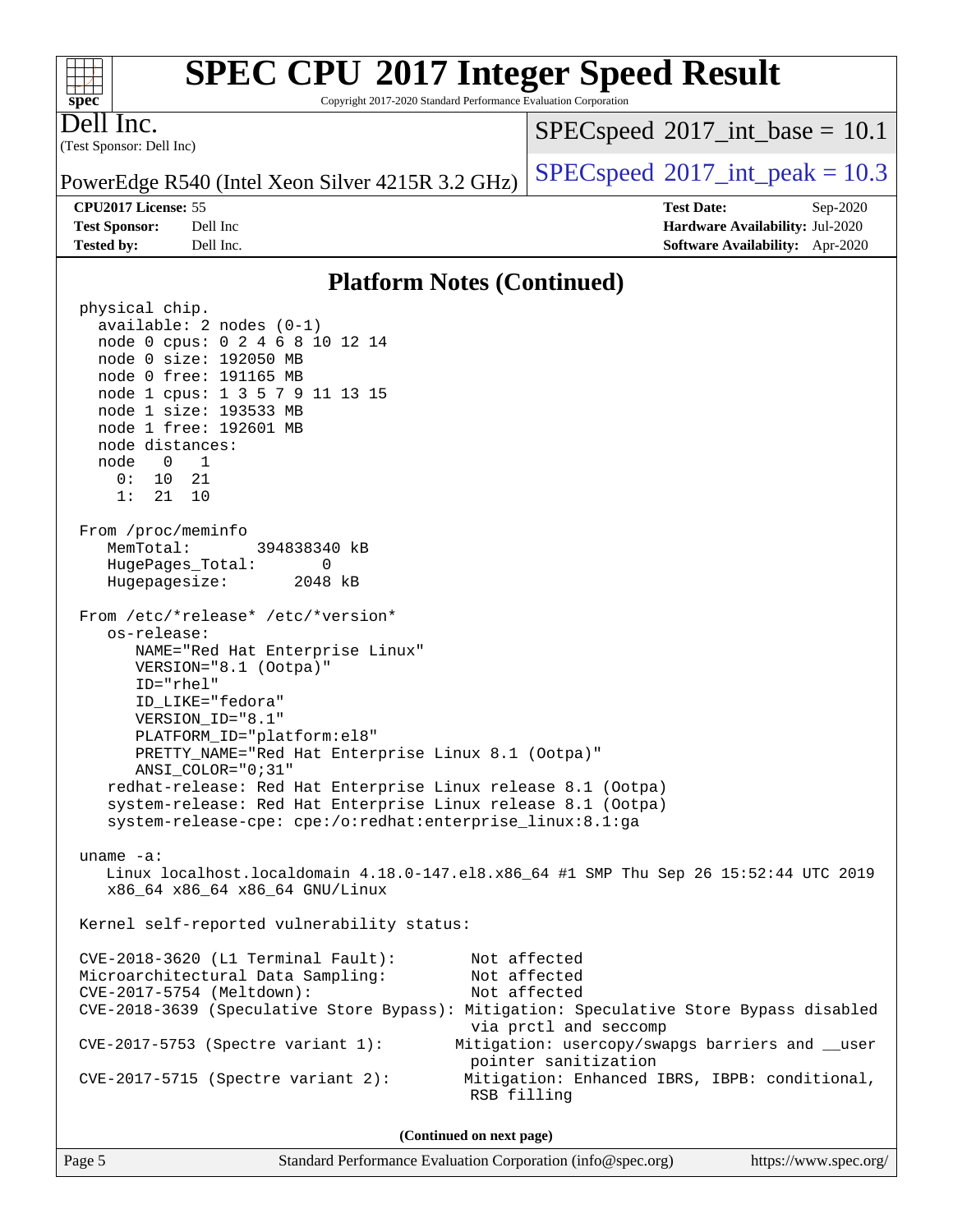Copyright 2017-2020 Standard Performance Evaluation Corporation

(Test Sponsor: Dell Inc) Dell Inc.

 $SPECspeed^{\circ}2017\_int\_base = 10.1$  $SPECspeed^{\circ}2017\_int\_base = 10.1$ 

PowerEdge R540 (Intel Xeon Silver 4215R 3.2 GHz) [SPECspeed](http://www.spec.org/auto/cpu2017/Docs/result-fields.html#SPECspeed2017intpeak)<sup>®</sup>[2017\\_int\\_peak = 1](http://www.spec.org/auto/cpu2017/Docs/result-fields.html#SPECspeed2017intpeak)0.3

**[CPU2017 License:](http://www.spec.org/auto/cpu2017/Docs/result-fields.html#CPU2017License)** 55 **[Test Date:](http://www.spec.org/auto/cpu2017/Docs/result-fields.html#TestDate)** Sep-2020

**[Test Sponsor:](http://www.spec.org/auto/cpu2017/Docs/result-fields.html#TestSponsor)** Dell Inc **[Hardware Availability:](http://www.spec.org/auto/cpu2017/Docs/result-fields.html#HardwareAvailability)** Jul-2020 **[Tested by:](http://www.spec.org/auto/cpu2017/Docs/result-fields.html#Testedby)** Dell Inc. **[Software Availability:](http://www.spec.org/auto/cpu2017/Docs/result-fields.html#SoftwareAvailability)** Apr-2020

### **[Platform Notes \(Continued\)](http://www.spec.org/auto/cpu2017/Docs/result-fields.html#PlatformNotes)**

run-level 3 Sep 24 03:49 last=5

 SPEC is set to: /home/cpu2017 Filesystem Type Size Used Avail Use% Mounted on /dev/mapper/rhel-home xfs 1.7T 23G 1.7T 2% /home

 From /sys/devices/virtual/dmi/id BIOS: Dell Inc. 2.8.1 06/30/2020

 Vendor: Dell Inc. Product: PowerEdge R440 Product Family: PowerEdge Serial: F9TD613

 Additional information from dmidecode follows. WARNING: Use caution when you interpret this section. The 'dmidecode' program reads system data which is "intended to allow hardware to be accurately determined", but the intent may not be met, as there are frequent changes to hardware, firmware, and the "DMTF SMBIOS" standard. Memory:

 12x 002C069D002C 36ASF4G72PZ-3G2E2 32 GB 2 rank 3200 4x Not Specified Not Specified

 (End of data from sysinfo program) Memory running at 2400

## **[Compiler Version Notes](http://www.spec.org/auto/cpu2017/Docs/result-fields.html#CompilerVersionNotes)**

| C                        | $600.$ perlbench $s(base) 602.$ qcc $s(base, peak) 605.$ mcf $s(base, peak)$<br>$625.x264_s(base, peak)$ 657.xz <sub>_S</sub> (base, peak) |                       |  |  |
|--------------------------|--------------------------------------------------------------------------------------------------------------------------------------------|-----------------------|--|--|
|                          |                                                                                                                                            |                       |  |  |
| NextGen Build 20200304   | Intel(R) C Compiler for applications running on Intel(R) $64$ , Version 2021.1                                                             |                       |  |  |
|                          | Copyright (C) 1985-2020 Intel Corporation. All rights reserved.                                                                            |                       |  |  |
|                          |                                                                                                                                            |                       |  |  |
|                          |                                                                                                                                            |                       |  |  |
| C                        | 600.perlbench s(peak)                                                                                                                      |                       |  |  |
|                          | Intel(R) C Intel(R) 64 Compiler for applications running on Intel(R) 64,                                                                   |                       |  |  |
|                          | Version 19.1.1.217 Build 20200306<br>Copyright (C) 1985-2020 Intel Corporation. All rights reserved.                                       |                       |  |  |
|                          |                                                                                                                                            |                       |  |  |
|                          |                                                                                                                                            |                       |  |  |
| C                        | $600.$ perlbench $s(base) 602.$ qcc $s(base, peak) 605.$ mcf $s(base, peak)$                                                               |                       |  |  |
|                          |                                                                                                                                            |                       |  |  |
| (Continued on next page) |                                                                                                                                            |                       |  |  |
| Page 6                   | Standard Performance Evaluation Corporation (info@spec.org)                                                                                | https://www.spec.org/ |  |  |

 $+\ +$ **[spec](http://www.spec.org/)**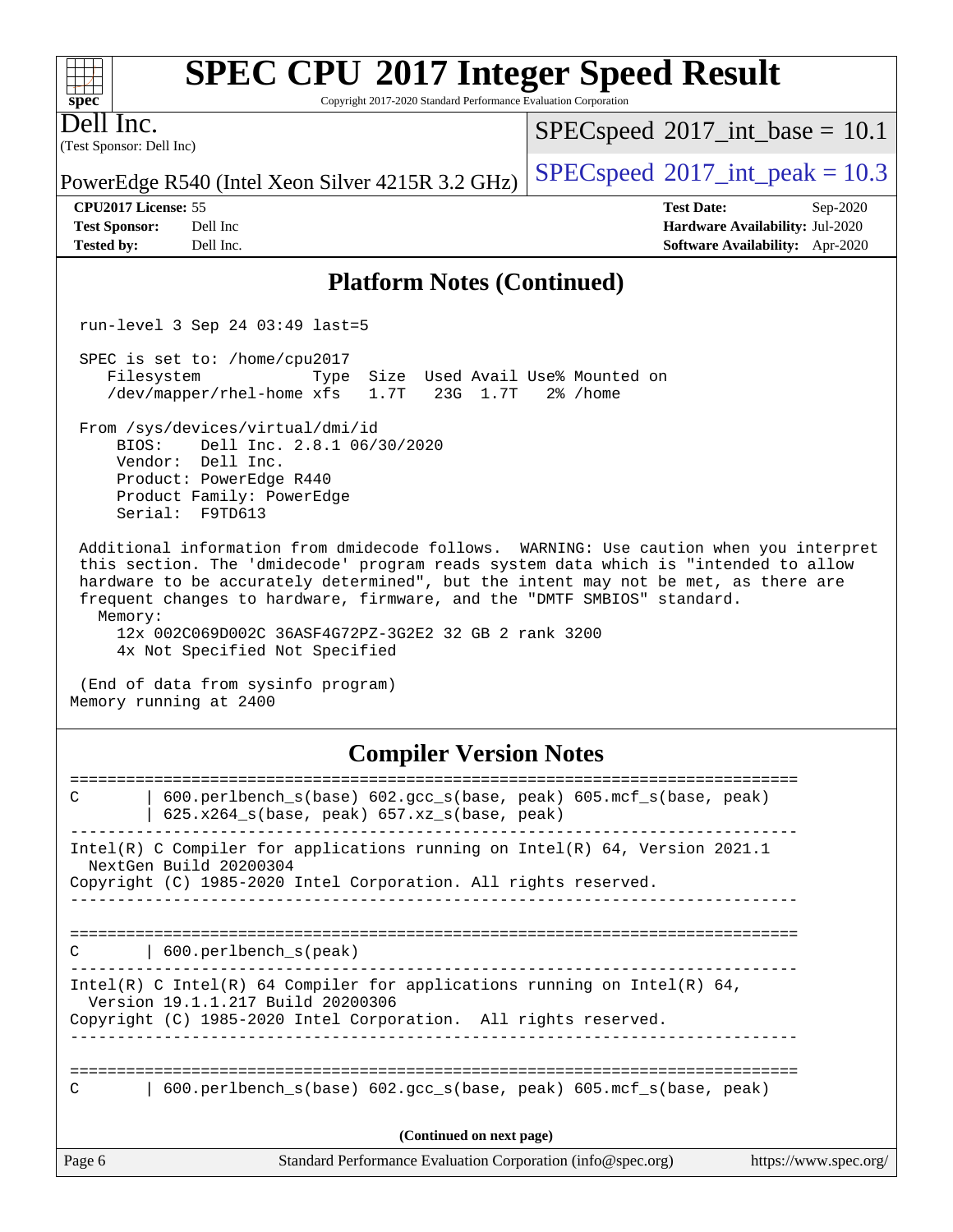| <b>SPEC CPU®2017 Integer Speed Result</b> |  |
|-------------------------------------------|--|
|-------------------------------------------|--|

Copyright 2017-2020 Standard Performance Evaluation Corporation

(Test Sponsor: Dell Inc) Dell Inc.

**[spec](http://www.spec.org/)**

 $+\!\!+\!\!$ 

 $SPECspeed*2017\_int\_base = 10.1$  $SPECspeed*2017\_int\_base = 10.1$ 

PowerEdge R540 (Intel Xeon Silver 4215R 3.2 GHz)  $\left|$  [SPECspeed](http://www.spec.org/auto/cpu2017/Docs/result-fields.html#SPECspeed2017intpeak)<sup>®</sup>[2017\\_int\\_peak = 1](http://www.spec.org/auto/cpu2017/Docs/result-fields.html#SPECspeed2017intpeak)0.3

**[CPU2017 License:](http://www.spec.org/auto/cpu2017/Docs/result-fields.html#CPU2017License)** 55 **[Test Date:](http://www.spec.org/auto/cpu2017/Docs/result-fields.html#TestDate)** Sep-2020 **[Test Sponsor:](http://www.spec.org/auto/cpu2017/Docs/result-fields.html#TestSponsor)** Dell Inc **[Hardware Availability:](http://www.spec.org/auto/cpu2017/Docs/result-fields.html#HardwareAvailability)** Jul-2020 **[Tested by:](http://www.spec.org/auto/cpu2017/Docs/result-fields.html#Testedby)** Dell Inc. **[Software Availability:](http://www.spec.org/auto/cpu2017/Docs/result-fields.html#SoftwareAvailability)** Apr-2020

## **[Compiler Version Notes \(Continued\)](http://www.spec.org/auto/cpu2017/Docs/result-fields.html#CompilerVersionNotes)**

| $625.x264_s(base, peak)$ $657.xz_s(base, peak)$                                                                                                                                        |
|----------------------------------------------------------------------------------------------------------------------------------------------------------------------------------------|
| Intel(R) C Compiler for applications running on Intel(R) $64$ , Version 2021.1<br>NextGen Build 20200304<br>Copyright (C) 1985-2020 Intel Corporation. All rights reserved.            |
| 600.perlbench_s(peak)<br>C                                                                                                                                                             |
| Intel(R) C Intel(R) 64 Compiler for applications running on Intel(R) 64,<br>Version 19.1.1.217 Build 20200306<br>Copyright (C) 1985-2020 Intel Corporation. All rights reserved.       |
| 620.omnetpp s(base, peak) 623.xalancbmk s(base, peak)<br>$C++$<br>631.deepsjeng_s(base, peak) 641.leela_s(base, peak)                                                                  |
| Intel(R) $C++$ Compiler for applications running on Intel(R) 64, Version 2021.1<br>NextGen Build 20200304<br>Copyright (C) 1985-2020 Intel Corporation. All rights reserved.           |
| =====================================<br>Fortran   $648$ . exchange2 $s$ (base, peak)                                                                                                  |
| Intel(R) Fortran Intel(R) 64 Compiler for applications running on Intel(R)<br>64, Version 19.1.1.217 Build 20200306<br>Copyright (C) 1985-2020 Intel Corporation. All rights reserved. |

## **[Base Compiler Invocation](http://www.spec.org/auto/cpu2017/Docs/result-fields.html#BaseCompilerInvocation)**

| C benchmarks:<br>icc         |  |  |
|------------------------------|--|--|
| $C++$ benchmarks:<br>icpc    |  |  |
| Fortran benchmarks:<br>ifort |  |  |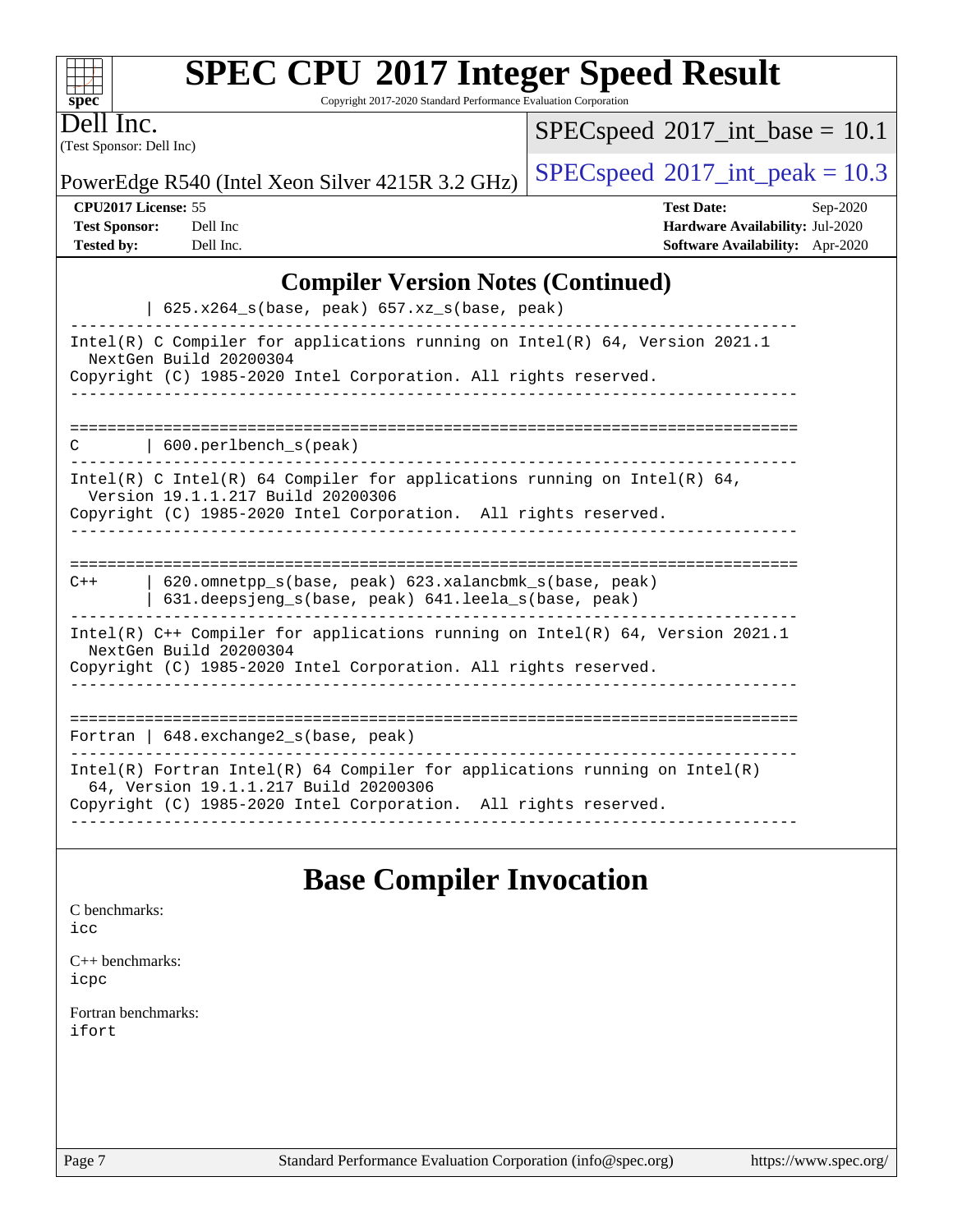Copyright 2017-2020 Standard Performance Evaluation Corporation

Dell Inc.

**[spec](http://www.spec.org/)**

 $+\ +$ 

(Test Sponsor: Dell Inc)

 $SPECspeed^{\circledcirc}2017\_int\_base = 10.1$  $SPECspeed^{\circledcirc}2017\_int\_base = 10.1$ 

PowerEdge R540 (Intel Xeon Silver 4215R 3.2 GHz) [SPECspeed](http://www.spec.org/auto/cpu2017/Docs/result-fields.html#SPECspeed2017intpeak)<sup>®</sup>[2017\\_int\\_peak = 1](http://www.spec.org/auto/cpu2017/Docs/result-fields.html#SPECspeed2017intpeak)0.3

**[CPU2017 License:](http://www.spec.org/auto/cpu2017/Docs/result-fields.html#CPU2017License)** 55 **[Test Date:](http://www.spec.org/auto/cpu2017/Docs/result-fields.html#TestDate)** Sep-2020 **[Test Sponsor:](http://www.spec.org/auto/cpu2017/Docs/result-fields.html#TestSponsor)** Dell Inc **[Hardware Availability:](http://www.spec.org/auto/cpu2017/Docs/result-fields.html#HardwareAvailability)** Jul-2020 **[Tested by:](http://www.spec.org/auto/cpu2017/Docs/result-fields.html#Testedby)** Dell Inc. **[Software Availability:](http://www.spec.org/auto/cpu2017/Docs/result-fields.html#SoftwareAvailability)** Apr-2020

## **[Base Portability Flags](http://www.spec.org/auto/cpu2017/Docs/result-fields.html#BasePortabilityFlags)**

 600.perlbench\_s: [-DSPEC\\_LP64](http://www.spec.org/cpu2017/results/res2020q4/cpu2017-20200928-24081.flags.html#b600.perlbench_s_basePORTABILITY_DSPEC_LP64) [-DSPEC\\_LINUX\\_X64](http://www.spec.org/cpu2017/results/res2020q4/cpu2017-20200928-24081.flags.html#b600.perlbench_s_baseCPORTABILITY_DSPEC_LINUX_X64) 602.gcc\_s: [-DSPEC\\_LP64](http://www.spec.org/cpu2017/results/res2020q4/cpu2017-20200928-24081.flags.html#suite_basePORTABILITY602_gcc_s_DSPEC_LP64) 605.mcf\_s: [-DSPEC\\_LP64](http://www.spec.org/cpu2017/results/res2020q4/cpu2017-20200928-24081.flags.html#suite_basePORTABILITY605_mcf_s_DSPEC_LP64) 620.omnetpp\_s: [-DSPEC\\_LP64](http://www.spec.org/cpu2017/results/res2020q4/cpu2017-20200928-24081.flags.html#suite_basePORTABILITY620_omnetpp_s_DSPEC_LP64) 623.xalancbmk\_s: [-DSPEC\\_LP64](http://www.spec.org/cpu2017/results/res2020q4/cpu2017-20200928-24081.flags.html#suite_basePORTABILITY623_xalancbmk_s_DSPEC_LP64) [-DSPEC\\_LINUX](http://www.spec.org/cpu2017/results/res2020q4/cpu2017-20200928-24081.flags.html#b623.xalancbmk_s_baseCXXPORTABILITY_DSPEC_LINUX) 625.x264\_s: [-DSPEC\\_LP64](http://www.spec.org/cpu2017/results/res2020q4/cpu2017-20200928-24081.flags.html#suite_basePORTABILITY625_x264_s_DSPEC_LP64) 631.deepsjeng\_s: [-DSPEC\\_LP64](http://www.spec.org/cpu2017/results/res2020q4/cpu2017-20200928-24081.flags.html#suite_basePORTABILITY631_deepsjeng_s_DSPEC_LP64) 641.leela\_s: [-DSPEC\\_LP64](http://www.spec.org/cpu2017/results/res2020q4/cpu2017-20200928-24081.flags.html#suite_basePORTABILITY641_leela_s_DSPEC_LP64) 648.exchange2\_s: [-DSPEC\\_LP64](http://www.spec.org/cpu2017/results/res2020q4/cpu2017-20200928-24081.flags.html#suite_basePORTABILITY648_exchange2_s_DSPEC_LP64) 657.xz\_s: [-DSPEC\\_LP64](http://www.spec.org/cpu2017/results/res2020q4/cpu2017-20200928-24081.flags.html#suite_basePORTABILITY657_xz_s_DSPEC_LP64)

## **[Base Optimization Flags](http://www.spec.org/auto/cpu2017/Docs/result-fields.html#BaseOptimizationFlags)**

#### [C benchmarks](http://www.spec.org/auto/cpu2017/Docs/result-fields.html#Cbenchmarks):

```
-m64 -qnextgen -std=c11
-Wl,-plugin-opt=-x86-branches-within-32B-boundaries -Wl,-z,muldefs
-xCORE-AVX2 -O3 -ffast-math -flto -mfpmath=sse -funroll-loops
-fuse-ld=gold -qopt-mem-layout-trans=4 -fopenmp -DSPEC_OPENMP
-L/usr/local/jemalloc64-5.0.1/lib -ljemalloc
```
#### [C++ benchmarks:](http://www.spec.org/auto/cpu2017/Docs/result-fields.html#CXXbenchmarks)

```
-m64 -qnextgen -Wl,-plugin-opt=-x86-branches-within-32B-boundaries
-Wl,-z,muldefs -xCORE-AVX2 -O3 -ffast-math -flto -mfpmath=sse
-funroll-loops -fuse-ld=gold -qopt-mem-layout-trans=4
-L/usr/local/IntelCompiler19/compilers_and_libraries_2020.1.217/linux/compiler/lib/intel64_lin
-lqkmalloc
```
#### [Fortran benchmarks:](http://www.spec.org/auto/cpu2017/Docs/result-fields.html#Fortranbenchmarks)

```
-m64 -Wl,-plugin-opt=-x86-branches-within-32B-boundaries -xCORE-AVX2
-O3 -ipo -no-prec-div -qopt-mem-layout-trans=4
-nostandard-realloc-lhs -align array32byte
-mbranches-within-32B-boundaries
```
## **[Peak Compiler Invocation](http://www.spec.org/auto/cpu2017/Docs/result-fields.html#PeakCompilerInvocation)**

[C benchmarks](http://www.spec.org/auto/cpu2017/Docs/result-fields.html#Cbenchmarks): [icc](http://www.spec.org/cpu2017/results/res2020q4/cpu2017-20200928-24081.flags.html#user_CCpeak_intel_icc_66fc1ee009f7361af1fbd72ca7dcefbb700085f36577c54f309893dd4ec40d12360134090235512931783d35fd58c0460139e722d5067c5574d8eaf2b3e37e92)

[C++ benchmarks:](http://www.spec.org/auto/cpu2017/Docs/result-fields.html#CXXbenchmarks) [icpc](http://www.spec.org/cpu2017/results/res2020q4/cpu2017-20200928-24081.flags.html#user_CXXpeak_intel_icpc_c510b6838c7f56d33e37e94d029a35b4a7bccf4766a728ee175e80a419847e808290a9b78be685c44ab727ea267ec2f070ec5dc83b407c0218cded6866a35d07)

**(Continued on next page)**

Page 8 Standard Performance Evaluation Corporation [\(info@spec.org\)](mailto:info@spec.org) <https://www.spec.org/>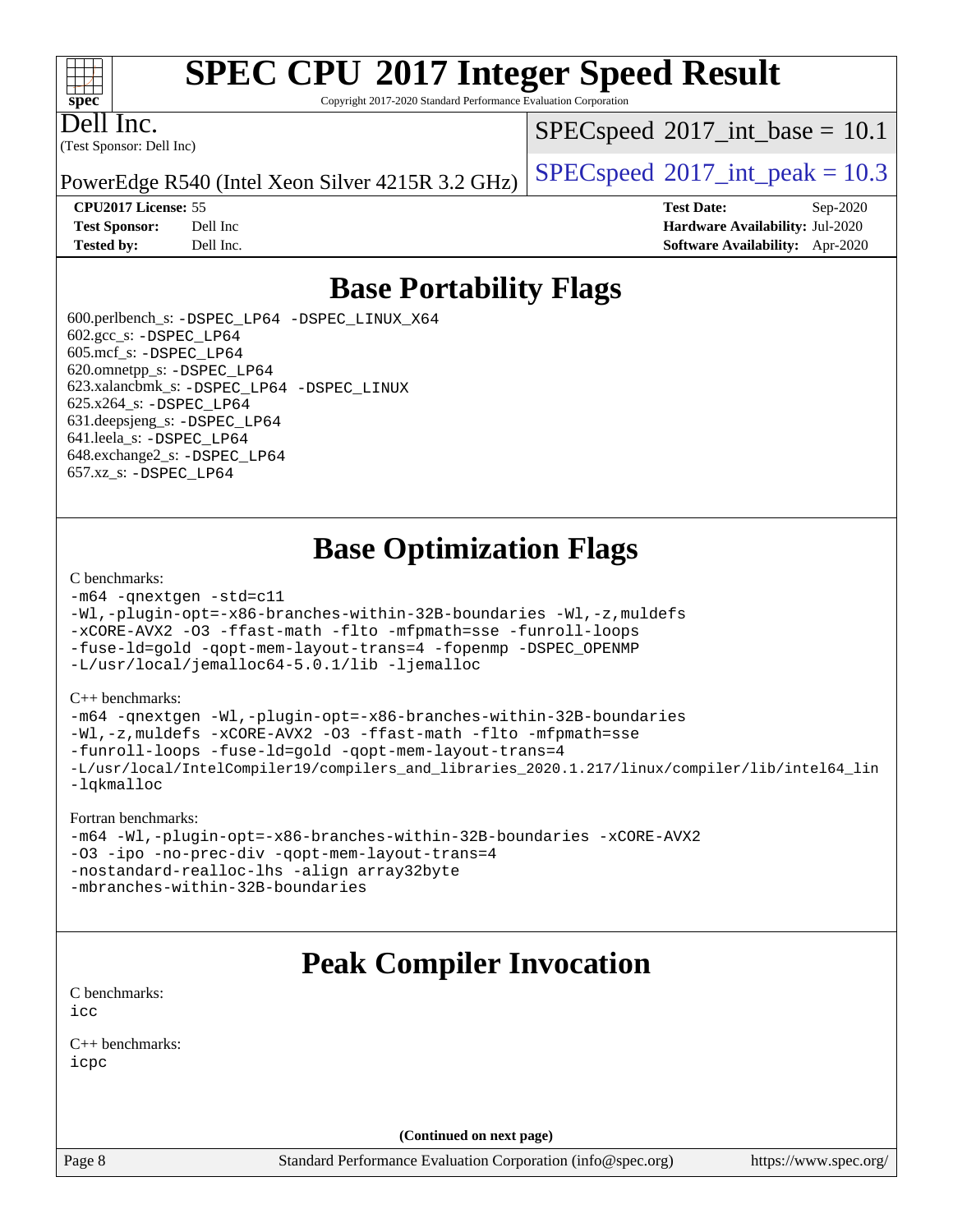Copyright 2017-2020 Standard Performance Evaluation Corporation

(Test Sponsor: Dell Inc) Dell Inc.

**[spec](http://www.spec.org/)**

 $+\ +$ 

 $SPECspeed^{\circledcirc}2017\_int\_base = 10.1$  $SPECspeed^{\circledcirc}2017\_int\_base = 10.1$ 

PowerEdge R540 (Intel Xeon Silver 4215R 3.2 GHz) [SPECspeed](http://www.spec.org/auto/cpu2017/Docs/result-fields.html#SPECspeed2017intpeak)<sup>®</sup>[2017\\_int\\_peak = 1](http://www.spec.org/auto/cpu2017/Docs/result-fields.html#SPECspeed2017intpeak)0.3

**[CPU2017 License:](http://www.spec.org/auto/cpu2017/Docs/result-fields.html#CPU2017License)** 55 **[Test Date:](http://www.spec.org/auto/cpu2017/Docs/result-fields.html#TestDate)** Sep-2020 **[Test Sponsor:](http://www.spec.org/auto/cpu2017/Docs/result-fields.html#TestSponsor)** Dell Inc **[Hardware Availability:](http://www.spec.org/auto/cpu2017/Docs/result-fields.html#HardwareAvailability)** Jul-2020 **[Tested by:](http://www.spec.org/auto/cpu2017/Docs/result-fields.html#Testedby)** Dell Inc. **[Software Availability:](http://www.spec.org/auto/cpu2017/Docs/result-fields.html#SoftwareAvailability)** Apr-2020

## **[Peak Compiler Invocation \(Continued\)](http://www.spec.org/auto/cpu2017/Docs/result-fields.html#PeakCompilerInvocation)**

[Fortran benchmarks](http://www.spec.org/auto/cpu2017/Docs/result-fields.html#Fortranbenchmarks):

[ifort](http://www.spec.org/cpu2017/results/res2020q4/cpu2017-20200928-24081.flags.html#user_FCpeak_intel_ifort_8111460550e3ca792625aed983ce982f94888b8b503583aa7ba2b8303487b4d8a21a13e7191a45c5fd58ff318f48f9492884d4413fa793fd88dd292cad7027ca)

## **[Peak Portability Flags](http://www.spec.org/auto/cpu2017/Docs/result-fields.html#PeakPortabilityFlags)**

 600.perlbench\_s: [-DSPEC\\_LP64](http://www.spec.org/cpu2017/results/res2020q4/cpu2017-20200928-24081.flags.html#b600.perlbench_s_peakPORTABILITY_DSPEC_LP64) [-DSPEC\\_LINUX\\_X64](http://www.spec.org/cpu2017/results/res2020q4/cpu2017-20200928-24081.flags.html#b600.perlbench_s_peakCPORTABILITY_DSPEC_LINUX_X64) 602.gcc\_s: [-DSPEC\\_LP64](http://www.spec.org/cpu2017/results/res2020q4/cpu2017-20200928-24081.flags.html#suite_peakCCLD602_gcc_s_DSPEC_LP64)(\*) [-DSPEC\\_LP64](http://www.spec.org/cpu2017/results/res2020q4/cpu2017-20200928-24081.flags.html#suite_peakPORTABILITY602_gcc_s_DSPEC_LP64) 605.mcf\_s: [-DSPEC\\_LP64](http://www.spec.org/cpu2017/results/res2020q4/cpu2017-20200928-24081.flags.html#suite_peakPORTABILITY605_mcf_s_DSPEC_LP64) 620.omnetpp\_s: [-DSPEC\\_LP64](http://www.spec.org/cpu2017/results/res2020q4/cpu2017-20200928-24081.flags.html#suite_peakPORTABILITY620_omnetpp_s_DSPEC_LP64) 623.xalancbmk\_s: [-DSPEC\\_LP64](http://www.spec.org/cpu2017/results/res2020q4/cpu2017-20200928-24081.flags.html#suite_peakPORTABILITY623_xalancbmk_s_DSPEC_LP64) [-DSPEC\\_LINUX](http://www.spec.org/cpu2017/results/res2020q4/cpu2017-20200928-24081.flags.html#b623.xalancbmk_s_peakCXXPORTABILITY_DSPEC_LINUX) 625.x264\_s: [-DSPEC\\_LP64](http://www.spec.org/cpu2017/results/res2020q4/cpu2017-20200928-24081.flags.html#suite_peakPORTABILITY625_x264_s_DSPEC_LP64) 631.deepsjeng\_s: [-DSPEC\\_LP64](http://www.spec.org/cpu2017/results/res2020q4/cpu2017-20200928-24081.flags.html#suite_peakPORTABILITY631_deepsjeng_s_DSPEC_LP64) 641.leela\_s: [-DSPEC\\_LP64](http://www.spec.org/cpu2017/results/res2020q4/cpu2017-20200928-24081.flags.html#suite_peakPORTABILITY641_leela_s_DSPEC_LP64) 648.exchange2\_s: [-DSPEC\\_LP64](http://www.spec.org/cpu2017/results/res2020q4/cpu2017-20200928-24081.flags.html#suite_peakPORTABILITY648_exchange2_s_DSPEC_LP64) 657.xz\_s: [-DSPEC\\_LP64](http://www.spec.org/cpu2017/results/res2020q4/cpu2017-20200928-24081.flags.html#suite_peakPORTABILITY657_xz_s_DSPEC_LP64)

(\*) Indicates a portability flag that was found in a non-portability variable.

## **[Peak Optimization Flags](http://www.spec.org/auto/cpu2017/Docs/result-fields.html#PeakOptimizationFlags)**

[C benchmarks](http://www.spec.org/auto/cpu2017/Docs/result-fields.html#Cbenchmarks):

 600.perlbench\_s: [-Wl,-z,muldefs](http://www.spec.org/cpu2017/results/res2020q4/cpu2017-20200928-24081.flags.html#user_peakEXTRA_LDFLAGS600_perlbench_s_link_force_multiple1_b4cbdb97b34bdee9ceefcfe54f4c8ea74255f0b02a4b23e853cdb0e18eb4525ac79b5a88067c842dd0ee6996c24547a27a4b99331201badda8798ef8a743f577) [-prof-gen](http://www.spec.org/cpu2017/results/res2020q4/cpu2017-20200928-24081.flags.html#user_peakPASS1_CFLAGSPASS1_LDFLAGS600_perlbench_s_prof_gen_5aa4926d6013ddb2a31985c654b3eb18169fc0c6952a63635c234f711e6e63dd76e94ad52365559451ec499a2cdb89e4dc58ba4c67ef54ca681ffbe1461d6b36)(pass 1) [-prof-use](http://www.spec.org/cpu2017/results/res2020q4/cpu2017-20200928-24081.flags.html#user_peakPASS2_CFLAGSPASS2_LDFLAGS600_perlbench_s_prof_use_1a21ceae95f36a2b53c25747139a6c16ca95bd9def2a207b4f0849963b97e94f5260e30a0c64f4bb623698870e679ca08317ef8150905d41bd88c6f78df73f19)(pass 2) [-xCORE-AVX2](http://www.spec.org/cpu2017/results/res2020q4/cpu2017-20200928-24081.flags.html#user_peakCOPTIMIZE600_perlbench_s_f-xCORE-AVX2) [-ipo](http://www.spec.org/cpu2017/results/res2020q4/cpu2017-20200928-24081.flags.html#user_peakCOPTIMIZE600_perlbench_s_f-ipo) [-O3](http://www.spec.org/cpu2017/results/res2020q4/cpu2017-20200928-24081.flags.html#user_peakCOPTIMIZE600_perlbench_s_f-O3) [-no-prec-div](http://www.spec.org/cpu2017/results/res2020q4/cpu2017-20200928-24081.flags.html#user_peakCOPTIMIZE600_perlbench_s_f-no-prec-div) [-qopt-mem-layout-trans=4](http://www.spec.org/cpu2017/results/res2020q4/cpu2017-20200928-24081.flags.html#user_peakCOPTIMIZE600_perlbench_s_f-qopt-mem-layout-trans_fa39e755916c150a61361b7846f310bcdf6f04e385ef281cadf3647acec3f0ae266d1a1d22d972a7087a248fd4e6ca390a3634700869573d231a252c784941a8) [-fno-strict-overflow](http://www.spec.org/cpu2017/results/res2020q4/cpu2017-20200928-24081.flags.html#user_peakEXTRA_OPTIMIZE600_perlbench_s_f-fno-strict-overflow) [-mbranches-within-32B-boundaries](http://www.spec.org/cpu2017/results/res2020q4/cpu2017-20200928-24081.flags.html#user_peakEXTRA_COPTIMIZE600_perlbench_s_f-mbranches-within-32B-boundaries) [-L/usr/local/jemalloc64-5.0.1/lib](http://www.spec.org/cpu2017/results/res2020q4/cpu2017-20200928-24081.flags.html#user_peakEXTRA_LIBS600_perlbench_s_jemalloc_link_path64_1_cc289568b1a6c0fd3b62c91b824c27fcb5af5e8098e6ad028160d21144ef1b8aef3170d2acf0bee98a8da324cfe4f67d0a3d0c4cc4673d993d694dc2a0df248b) [-ljemalloc](http://www.spec.org/cpu2017/results/res2020q4/cpu2017-20200928-24081.flags.html#user_peakEXTRA_LIBS600_perlbench_s_jemalloc_link_lib_d1249b907c500fa1c0672f44f562e3d0f79738ae9e3c4a9c376d49f265a04b9c99b167ecedbf6711b3085be911c67ff61f150a17b3472be731631ba4d0471706)

 602.gcc\_s: [-m64](http://www.spec.org/cpu2017/results/res2020q4/cpu2017-20200928-24081.flags.html#user_peakCCLD602_gcc_s_m64-icc) [-qnextgen](http://www.spec.org/cpu2017/results/res2020q4/cpu2017-20200928-24081.flags.html#user_peakCCLD602_gcc_s_f-qnextgen) [-std=c11](http://www.spec.org/cpu2017/results/res2020q4/cpu2017-20200928-24081.flags.html#user_peakCCLD602_gcc_s_std-icc-std_0e1c27790398a4642dfca32ffe6c27b5796f9c2d2676156f2e42c9c44eaad0c049b1cdb667a270c34d979996257aeb8fc440bfb01818dbc9357bd9d174cb8524) [-fuse-ld=gold](http://www.spec.org/cpu2017/results/res2020q4/cpu2017-20200928-24081.flags.html#user_peakCCLD602_gcc_s_f-fuse-ld_920b3586e2b8c6e0748b9c84fa9b744736ba725a32cab14ad8f3d4ad28eecb2f59d1144823d2e17006539a88734fe1fc08fc3035f7676166309105a78aaabc32) [-Wl,-plugin-opt=-x86-branches-within-32B-boundaries](http://www.spec.org/cpu2017/results/res2020q4/cpu2017-20200928-24081.flags.html#user_peakLDFLAGS602_gcc_s_f-x86-branches-within-32B-boundaries_0098b4e4317ae60947b7b728078a624952a08ac37a3c797dfb4ffeb399e0c61a9dd0f2f44ce917e9361fb9076ccb15e7824594512dd315205382d84209e912f3) [-Wl,-z,muldefs](http://www.spec.org/cpu2017/results/res2020q4/cpu2017-20200928-24081.flags.html#user_peakEXTRA_LDFLAGS602_gcc_s_link_force_multiple1_b4cbdb97b34bdee9ceefcfe54f4c8ea74255f0b02a4b23e853cdb0e18eb4525ac79b5a88067c842dd0ee6996c24547a27a4b99331201badda8798ef8a743f577) [-fprofile-generate](http://www.spec.org/cpu2017/results/res2020q4/cpu2017-20200928-24081.flags.html#user_peakPASS1_CFLAGSPASS1_LDFLAGS602_gcc_s_fprofile-generate)(pass 1) [-fprofile-use=default.profdata](http://www.spec.org/cpu2017/results/res2020q4/cpu2017-20200928-24081.flags.html#user_peakPASS2_CFLAGSPASS2_LDFLAGS602_gcc_s_fprofile-use_56aeee182b92ec249f9670f17c9b8e7d83fe2d25538e35a2cf64c434b579a2235a8b8fc66ef5678d24461366bbab9d486c870d8a72905233fc08e43eefe3cd80)(pass 2) [-xCORE-AVX2](http://www.spec.org/cpu2017/results/res2020q4/cpu2017-20200928-24081.flags.html#user_peakCOPTIMIZEPASS1_CFLAGSPASS1_LDFLAGS602_gcc_s_f-xCORE-AVX2) [-flto](http://www.spec.org/cpu2017/results/res2020q4/cpu2017-20200928-24081.flags.html#user_peakCOPTIMIZEPASS1_CFLAGSPASS1_LDFLAGS602_gcc_s_f-flto) [-Ofast](http://www.spec.org/cpu2017/results/res2020q4/cpu2017-20200928-24081.flags.html#user_peakPASS1_CFLAGSPASS1_LDFLAGS602_gcc_s_f-Ofast)(pass 1) [-O3](http://www.spec.org/cpu2017/results/res2020q4/cpu2017-20200928-24081.flags.html#user_peakCOPTIMIZE602_gcc_s_f-O3) [-ffast-math](http://www.spec.org/cpu2017/results/res2020q4/cpu2017-20200928-24081.flags.html#user_peakCOPTIMIZE602_gcc_s_f-ffast-math) [-qopt-mem-layout-trans=4](http://www.spec.org/cpu2017/results/res2020q4/cpu2017-20200928-24081.flags.html#user_peakCOPTIMIZE602_gcc_s_f-qopt-mem-layout-trans_fa39e755916c150a61361b7846f310bcdf6f04e385ef281cadf3647acec3f0ae266d1a1d22d972a7087a248fd4e6ca390a3634700869573d231a252c784941a8) [-L/usr/local/jemalloc64-5.0.1/lib](http://www.spec.org/cpu2017/results/res2020q4/cpu2017-20200928-24081.flags.html#user_peakEXTRA_LIBS602_gcc_s_jemalloc_link_path64_1_cc289568b1a6c0fd3b62c91b824c27fcb5af5e8098e6ad028160d21144ef1b8aef3170d2acf0bee98a8da324cfe4f67d0a3d0c4cc4673d993d694dc2a0df248b) [-ljemalloc](http://www.spec.org/cpu2017/results/res2020q4/cpu2017-20200928-24081.flags.html#user_peakEXTRA_LIBS602_gcc_s_jemalloc_link_lib_d1249b907c500fa1c0672f44f562e3d0f79738ae9e3c4a9c376d49f265a04b9c99b167ecedbf6711b3085be911c67ff61f150a17b3472be731631ba4d0471706)

 $605.\text{mcf}\text{ s}:$  basepeak = yes

 625.x264\_s: [-m64](http://www.spec.org/cpu2017/results/res2020q4/cpu2017-20200928-24081.flags.html#user_peakCCLD625_x264_s_m64-icc) [-qnextgen](http://www.spec.org/cpu2017/results/res2020q4/cpu2017-20200928-24081.flags.html#user_peakCCLD625_x264_s_f-qnextgen) [-std=c11](http://www.spec.org/cpu2017/results/res2020q4/cpu2017-20200928-24081.flags.html#user_peakCCLD625_x264_s_std-icc-std_0e1c27790398a4642dfca32ffe6c27b5796f9c2d2676156f2e42c9c44eaad0c049b1cdb667a270c34d979996257aeb8fc440bfb01818dbc9357bd9d174cb8524) [-Wl,-plugin-opt=-x86-branches-within-32B-boundaries](http://www.spec.org/cpu2017/results/res2020q4/cpu2017-20200928-24081.flags.html#user_peakLDFLAGS625_x264_s_f-x86-branches-within-32B-boundaries_0098b4e4317ae60947b7b728078a624952a08ac37a3c797dfb4ffeb399e0c61a9dd0f2f44ce917e9361fb9076ccb15e7824594512dd315205382d84209e912f3) [-Wl,-z,muldefs](http://www.spec.org/cpu2017/results/res2020q4/cpu2017-20200928-24081.flags.html#user_peakEXTRA_LDFLAGS625_x264_s_link_force_multiple1_b4cbdb97b34bdee9ceefcfe54f4c8ea74255f0b02a4b23e853cdb0e18eb4525ac79b5a88067c842dd0ee6996c24547a27a4b99331201badda8798ef8a743f577) [-xCORE-AVX2](http://www.spec.org/cpu2017/results/res2020q4/cpu2017-20200928-24081.flags.html#user_peakCOPTIMIZE625_x264_s_f-xCORE-AVX2) [-flto](http://www.spec.org/cpu2017/results/res2020q4/cpu2017-20200928-24081.flags.html#user_peakCOPTIMIZE625_x264_s_f-flto) [-O3](http://www.spec.org/cpu2017/results/res2020q4/cpu2017-20200928-24081.flags.html#user_peakCOPTIMIZE625_x264_s_f-O3) [-ffast-math](http://www.spec.org/cpu2017/results/res2020q4/cpu2017-20200928-24081.flags.html#user_peakCOPTIMIZE625_x264_s_f-ffast-math) [-fuse-ld=gold](http://www.spec.org/cpu2017/results/res2020q4/cpu2017-20200928-24081.flags.html#user_peakCOPTIMIZE625_x264_s_f-fuse-ld_920b3586e2b8c6e0748b9c84fa9b744736ba725a32cab14ad8f3d4ad28eecb2f59d1144823d2e17006539a88734fe1fc08fc3035f7676166309105a78aaabc32) [-qopt-mem-layout-trans=4](http://www.spec.org/cpu2017/results/res2020q4/cpu2017-20200928-24081.flags.html#user_peakCOPTIMIZE625_x264_s_f-qopt-mem-layout-trans_fa39e755916c150a61361b7846f310bcdf6f04e385ef281cadf3647acec3f0ae266d1a1d22d972a7087a248fd4e6ca390a3634700869573d231a252c784941a8) [-fno-alias](http://www.spec.org/cpu2017/results/res2020q4/cpu2017-20200928-24081.flags.html#user_peakEXTRA_OPTIMIZE625_x264_s_f-no-alias_77dbac10d91cbfe898fbf4a29d1b29b694089caa623bdd1baccc9957d4edbe8d106c0b357e2748a65b44fc9e83d78098bb898077f3fe92f9faf24f7bd4a07ed7) [-L/usr/local/jemalloc64-5.0.1/lib](http://www.spec.org/cpu2017/results/res2020q4/cpu2017-20200928-24081.flags.html#user_peakEXTRA_LIBS625_x264_s_jemalloc_link_path64_1_cc289568b1a6c0fd3b62c91b824c27fcb5af5e8098e6ad028160d21144ef1b8aef3170d2acf0bee98a8da324cfe4f67d0a3d0c4cc4673d993d694dc2a0df248b) [-ljemalloc](http://www.spec.org/cpu2017/results/res2020q4/cpu2017-20200928-24081.flags.html#user_peakEXTRA_LIBS625_x264_s_jemalloc_link_lib_d1249b907c500fa1c0672f44f562e3d0f79738ae9e3c4a9c376d49f265a04b9c99b167ecedbf6711b3085be911c67ff61f150a17b3472be731631ba4d0471706)

**(Continued on next page)**